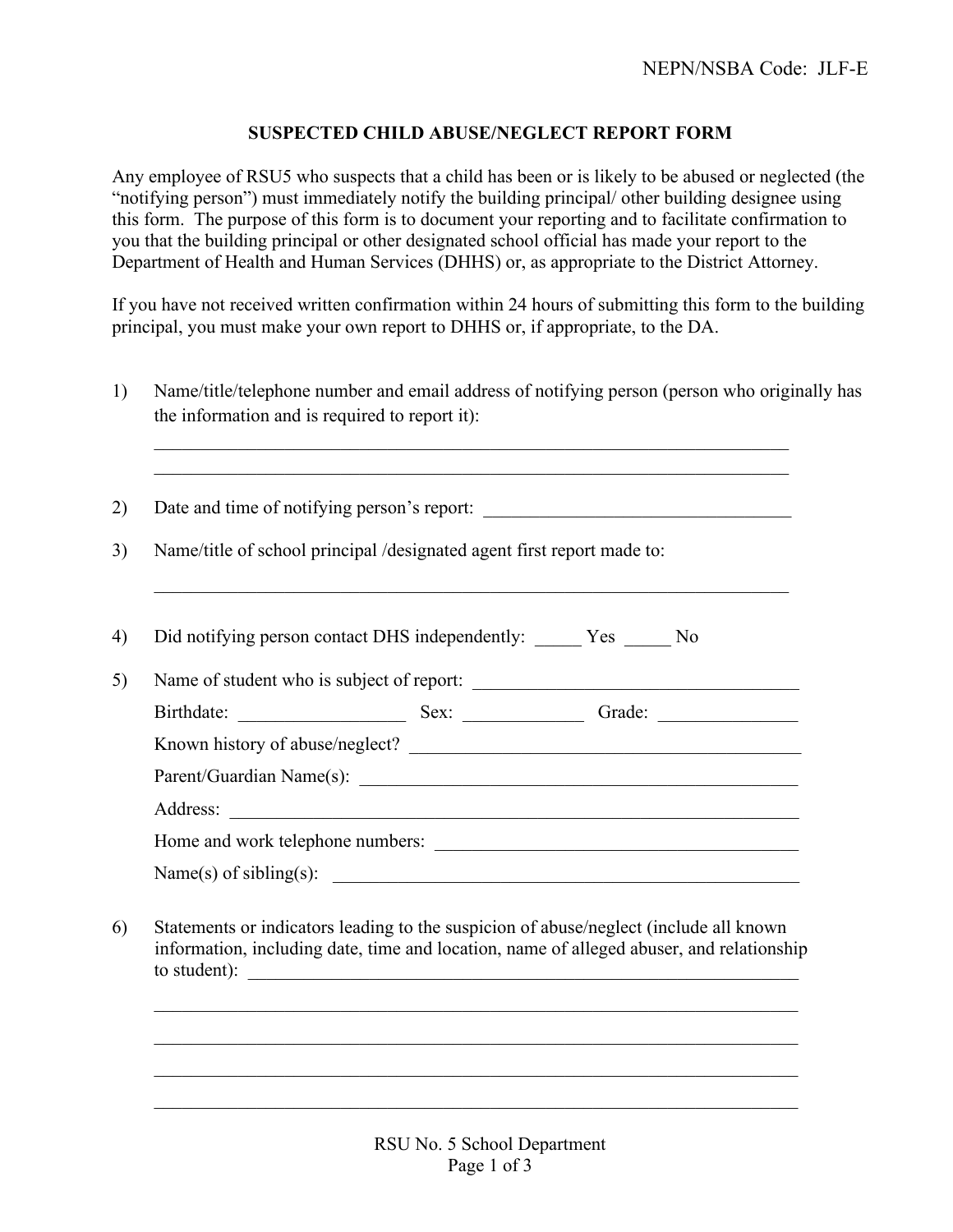List any photographs taken or other materials collected related to the report: 7)

8) Actions taken by school personnel (list date, time and personnel involved):

## **CONFIRMATION OF REPORT**

(Used for confirming principal or designated agent's report to authorities)

Name of principal or designated agent:

Name and title of agency contact:

Date and time of telephone report:

Copy of report form sent (include date and addressee): \_\_\_\_\_\_\_\_\_\_\_\_\_\_\_\_\_\_\_\_\_\_\_\_\_

Principal/Designated Agent Signature

Date and Time